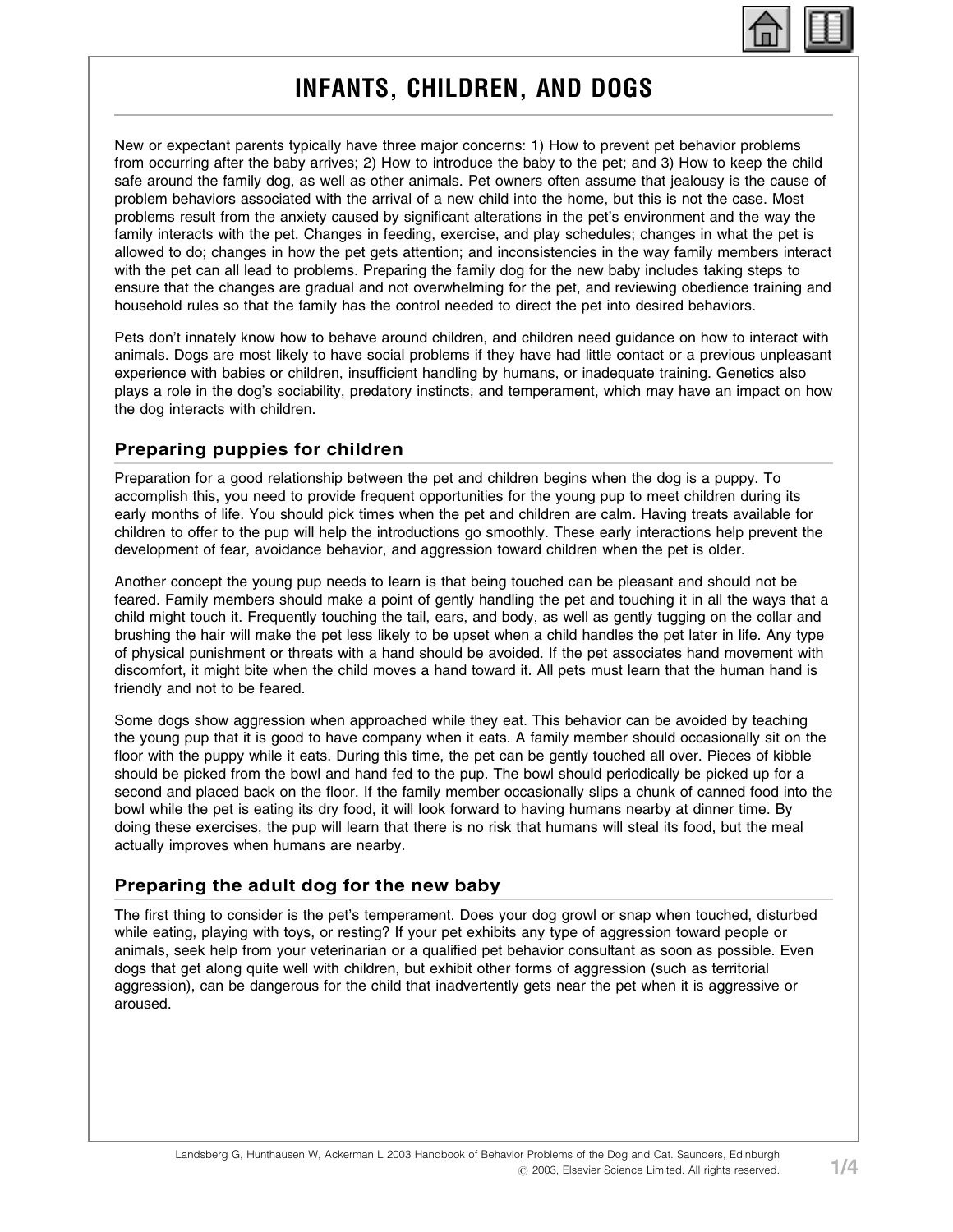

As soon as the mother learns of her pregnancy, some thought should be given to preparing the pet for the inevitable changes that occur when a new baby arrives. Begin by reviewing the dog's obedience training. It is very important to have the pet under reliable verbal control. An unruly, active dog can be as much of a threat to the baby as an aggressive dog. If the pet will readily respond to 'sit,' 'down,' 'stay,' and 'settle,' you will have tools with which to increase desirable behavior and decrease undesirable behavior.

Next, you need to think about the pet's daily schedule, as well as the type and amount of interactions with family members the dog is currently used to getting. Once the baby arrives, this may be dramatically changed. The goal is to make the changes gradual and less noticeable to the pet. Decide on feeding, exercise, and play schedules that can be maintained while providing for the demanding needs of a newborn. Gradually adjust your present schedules until you arrive at ones that will best fit the family's situation once the baby is home. Consideration should also be given to the amount of attention that is given to the dog and how it is given. Tending to the baby's needs is very time consuming and will no doubt reduce the amount of physical attention that can be given to the dog. The amount should be gradually decreased until you arrive at an amount that can be maintained. How the attention is given is also very important. If your pet is used to getting attention whenever he nudges or licks, he will be very confused when he suddenly cannot get what he wants on demand. A good way to handle this is to ignore pushy behaviors and give attention only when the pet is leaving you alone or as a reward for responding to one of your commands ('sit,' 'down'). Other things that will need to be worked on are those behaviors that are permitted now, but won't be permitted when the baby is at home. Jumping up on family members, lying on furniture, climbing onto your lap, or excessive barking are behaviors that often must be changed.

The dog should also be prepared in advance to accept and enjoy the new noises and smells associated with a new baby. If the dog gets upset when it hears strange sounds, a recording can be made of baby noises (cooing, crying, screaming, etc.). Play the recording for the dog so it can barely be heard, and slowly increase the volume until an anxious response is obtained. Then, reduce the volume just below this level and play the tape while jovially requesting obedience commands for tasty food treats. Do at least seven, 15-minute sessions each week. Very gradually increase the volume as the weeks go by until the pet seems comfortable with these noises at high volumes. To prepare the pet for the new smells that will arrive with the baby, take something home from the hospital, such as a towel or blanket with the baby's scent. Ask the dog to sit, then present the object to the pet. While the dog is sniffing, say the baby's name in an upbeat tone and give it lots of praise. On occasion, some dogs will become anxious when the owner carries or nurses the baby. Testing the dog by carrying around and fussing with a doll (especially one that actually moves and makes crying sounds) can be useful. If there is any anxiety, a positive association should be made with this doll using favored food rewards, affection, or a favored play toy (see handouts on desensitization and counterconditioning).

#### When the baby comes home

Since the pet hasn't seen his mistress for several days, he will probably be very excited and may want to jump up. Therefore, if someone else carries the baby into the home, the mother can greet the dog without worrying that he might accidentally injure the baby. By taking this approach, you avoid scoldings and anxious feelings being associated with the presence of the baby.

Wait until the excitement has died down, the pet is calm, and you are available to supervise before introducing the dog to the baby. That may be later in the same day or could be several weeks afterward. Careful judgment must be exercised in deciding when to allow the dog close enough to sniff. If there is a chance the dog might jump, use a leash, which can be attached to a head halter for even greater control. If there is any likelihood that the dog might bite, consider using a basket wire or plastic muzzle. NEVER (no matter how sweet, trustworthy, or friendly the pet appears) allow an unsupervised dog around the baby. You should be especially vigilant when the baby is crying, kicking, or waving its arms. This could cause a curious dog to jump up and scratch or otherwise injure the infant. During these times, it is wise to either put the pet in a 'down-stay' away from the baby, put it in another room with a very special chew toy, or confine it to the yard. If the pet exhibits any predatory behavior (stalking, strong focus, odd whining, unusual interest) around the baby, take extra precautions and contact your veterinarian or a qualified behavior consultant for advice.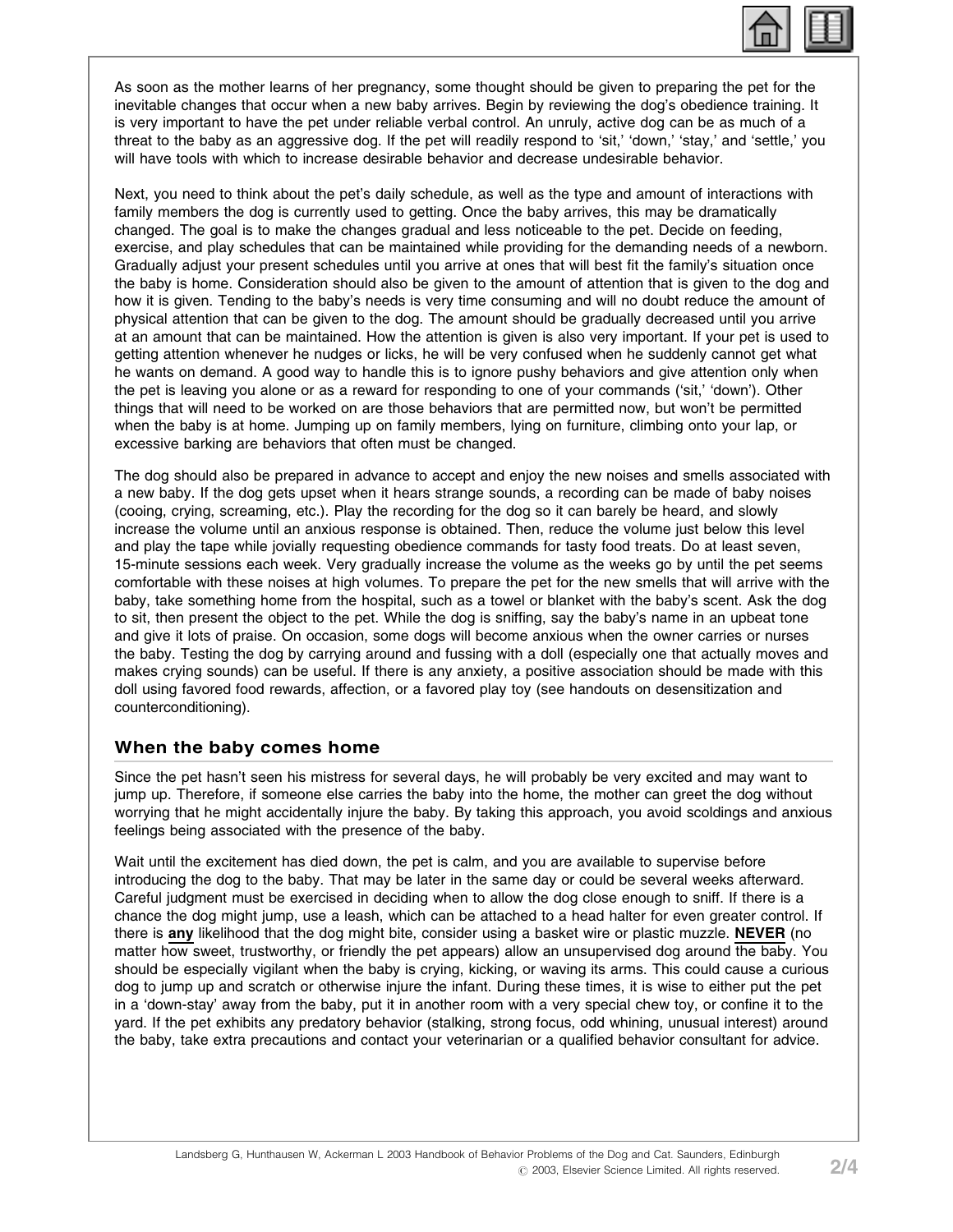

Whenever the dog is in the room with the baby, the family should act very happy and praise all acceptable behaviors (e.g., not jumping, being calm, responding to commands, being relaxed when the baby cries, etc.). The idea is to promote desirable behaviors and to make the dog look forward to the baby's presence because it is associated with a lot of good positive attention. This association can be made more dramatic by reducing the amount of attention or treats the dog gets when the baby is not around. In this way, the dog learns that the presence of the baby is associated with positive events. Similarly avoid punishment or banishing the dog from the room when the baby is present so that a negative association does not develop. The biggest mistake owners make when they try to shape their dog's behavior is to concentrate on telling the dog what is wrong, while neglecting to tell it what is right. A good exercise to bring about the association of good feelings for the baby is for one parent to sit in a room and hold the baby, while the other stands at the opposite end of the room and asks the pet to respond to commands for tasty food treats. Commands should be given in a very happy tone and lots of praise should accompany the food treats. Gradually move the exercises closer and closer to the baby.

# Children and dogs

As the baby continues to grow and mature, the dog will be exposed to a variety of new stimuli from crawling to toddling to walking and having things taken away. Even if the dog has adapted nicely to a particular stage in the child's life, owners must always be prepared for a change in the relationship between the child and pet.

Interactions between pups and young children should always be supervised. The spontaneous, active behavior of children is exciting for most dogs, and easily elicits rough play from them. Encouraging the child to give tasty food rewards to the pet for responding to 'sit' commands is a simple way to teach the pup to keep its paws on the ground and expect good things whenever it is around children.

Another important thing to remember is to avoid doing anything to the dog that you don't want your child to do. This includes physical punishment, teasing, and rough play. Set a good example. Children don't innately know how to interact with animals, so they must be taught. You need to teach your child how to play with the pet. For example, fetch is a great game for the child and dog to share with each other. You must also teach the child how to touch the pet. While some dogs will tolerate any type of normal physical contact, the child will be safer if taught to avoid making contact around the eyes, ears, and head, and to pat the dog along its side. Hugging and getting face-to-face are not well tolerated by some dogs and are also best avoided. If the dog is small, you will need to teach the child when and how to comfortably pick it up.

Children should have some control over the pet and this can begin at a relatively early age. Once the child is talking, a family member can hold the child in the lap and teach the pet to sit when the child gives a command. This can be done by coaching the child to say the command word at the same time as the adult. Gradually, the adult can begin whispering the word so the child gives the command alone. This can be repeated with other commands. When the child is old enough, it can request deference from the dog before giving it things that it wants (toys, treats, play) by asking it to respond to a command first. Non-aggressive pets can be taught to look forward to having the child present while they eat by doing a safe, easy exercise. Simply carry the child over to the pet while it eats and hold it a safe distance above the pet. As the pet eats, the child can drop small pieces of meat into the bowl or on the floor next to the bowl.

Children must also learn some rules about other pets. The most important rule is that the child must NEVER pet another family's pet or give it food unless an adult gives permission. Dogs on a leash, by food, by toys, sleeping, acting sick, tied down, or running loose should never be approached. All family members must also follow these rules for them to work. Remember, children are imitators. You must also teach children about avoiding a pet that is exhibiting potentially dangerous behavior. Aggressive behavior is fairly obvious to most children, but few children know that fearful animals should also be avoided. Discuss aggressive postures (growling, loud barking, hair standing on end) and fearful behaviors (trembling, crouching, ears down, tail tucked) and teach the child to avoid animals exhibiting those behaviors. If the child is approached by a dog that is acting aggressive, s/he should stand very still like a tree, say nothing, hold the arms against the body, and avoid eye contact with the dog. If the child is on the ground or knocked down, he should curl into a tight ball, cover the ears with his fists, and remain still and quiet until the animal moves far away. As you might imagine, the necessary responses are contrary to what most children will do when threatened, so it is very important that you actually spend time practicing with them. You should also instruct your children about what to do if a bite occurs. They should try to remember where the bite occurred, what the dog looked like, where it went following the bite, and to report the bite to an adult immediately.